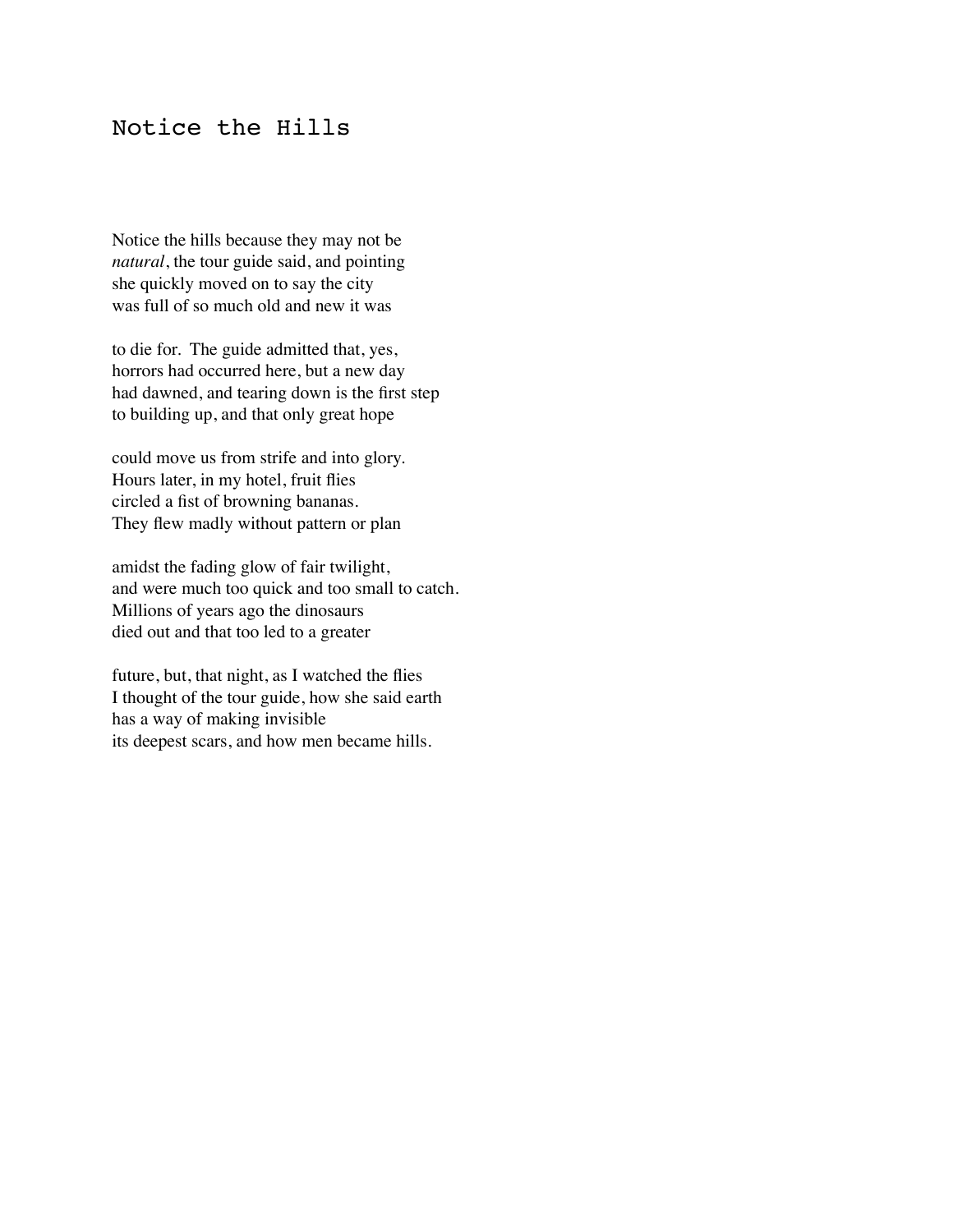#### Good King Wenceslas

I picture him, boots in the snow like two birds in the snow, striding with purpose towards his aim, on the day of the feast of Stephen. This good king, striding in the bluster, wind like deep space, he went to give food and comfort to a poor man from a distant land and now I for this act tear up in an all-you-can-eat all-you-candrink buffet in Budapest, the Danube like a jewel, while back in Prague you get Wenceslas with a massive statue. He on his statue is meters in the air atop his royal horse, its regal garments aglow in stone and what are we trying to say here? The King has his song, he is the image of the pious king not too great to help a stranger in the cold. But listen to the song again. With him in his mercy is his page, brought along, with no agency. And this page, his hands, his two human hands of lower station hustled along in the righteous vigor of his king as the winter chill clasps his body like a cuff, his hands, how cold were they that night, how yearning for fire, for freedom, for choice?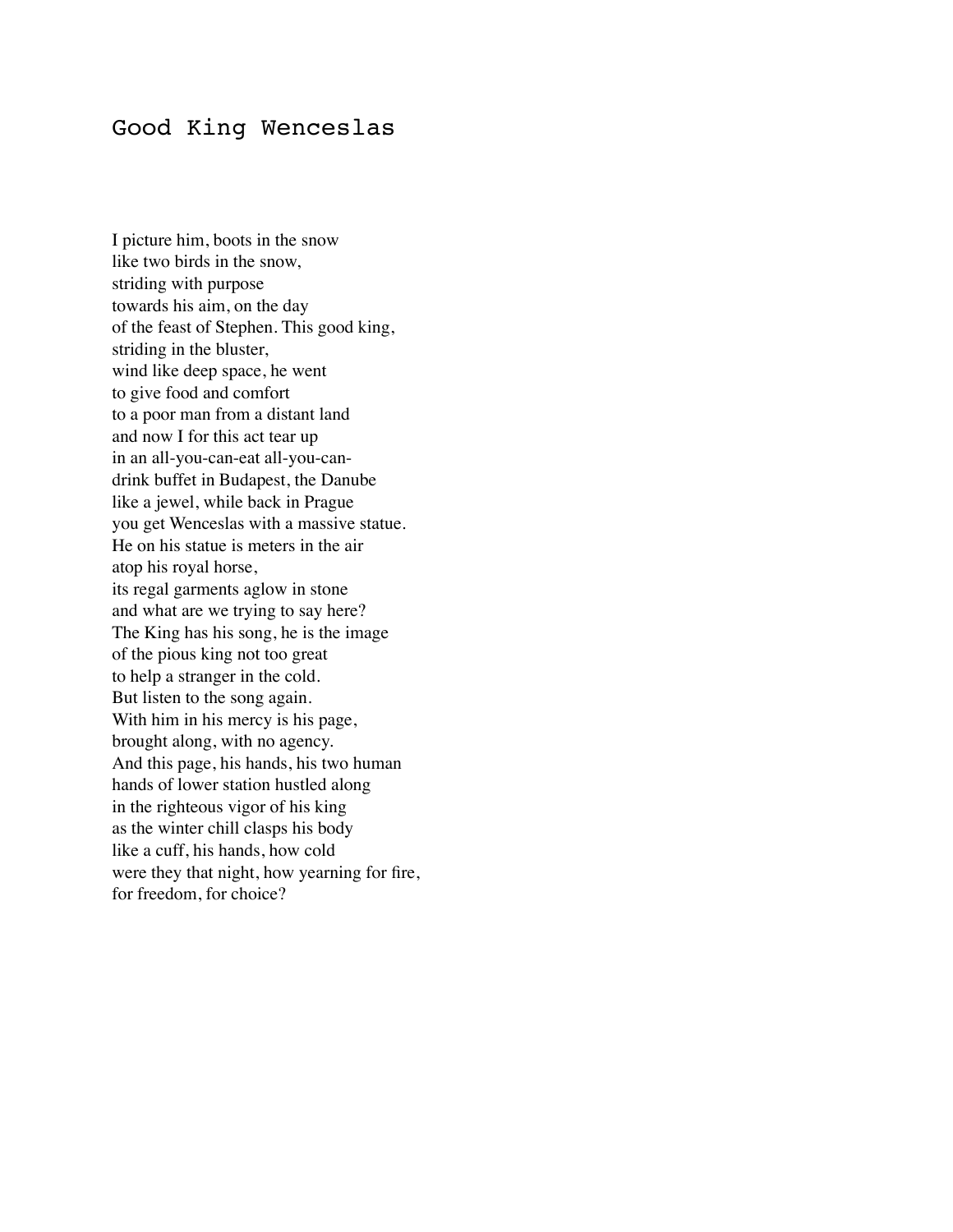### Nostalgia for a Distant Future

When after many years I return to Mars I find it foreign, like the taste of pineapple or like myself in so many places where the world shoots its bright sun across a potato field. I didn't know how to be alone, and so I was, like Kafka in his early work, yearning after a woman on a tram, a nearby flock of bats like a castle. There was much wondering. Kafka in his late work did this but how late could it be, dying at 41? When you arrive in the land of the Martians do not worry, because they are gone now. Likewise, Hussites who destroyed the churches of the early Czech world – do not worry – they are gone now. Burn all but these few, Kafka said, and because his friends were traitors we have his dreams. Here in 2525 the earth like Mars and air and what we drink is red red red like some apples when we had those. And when an asteroid conquers your peace to offer you the best opaque sunset, try hard to ignore it.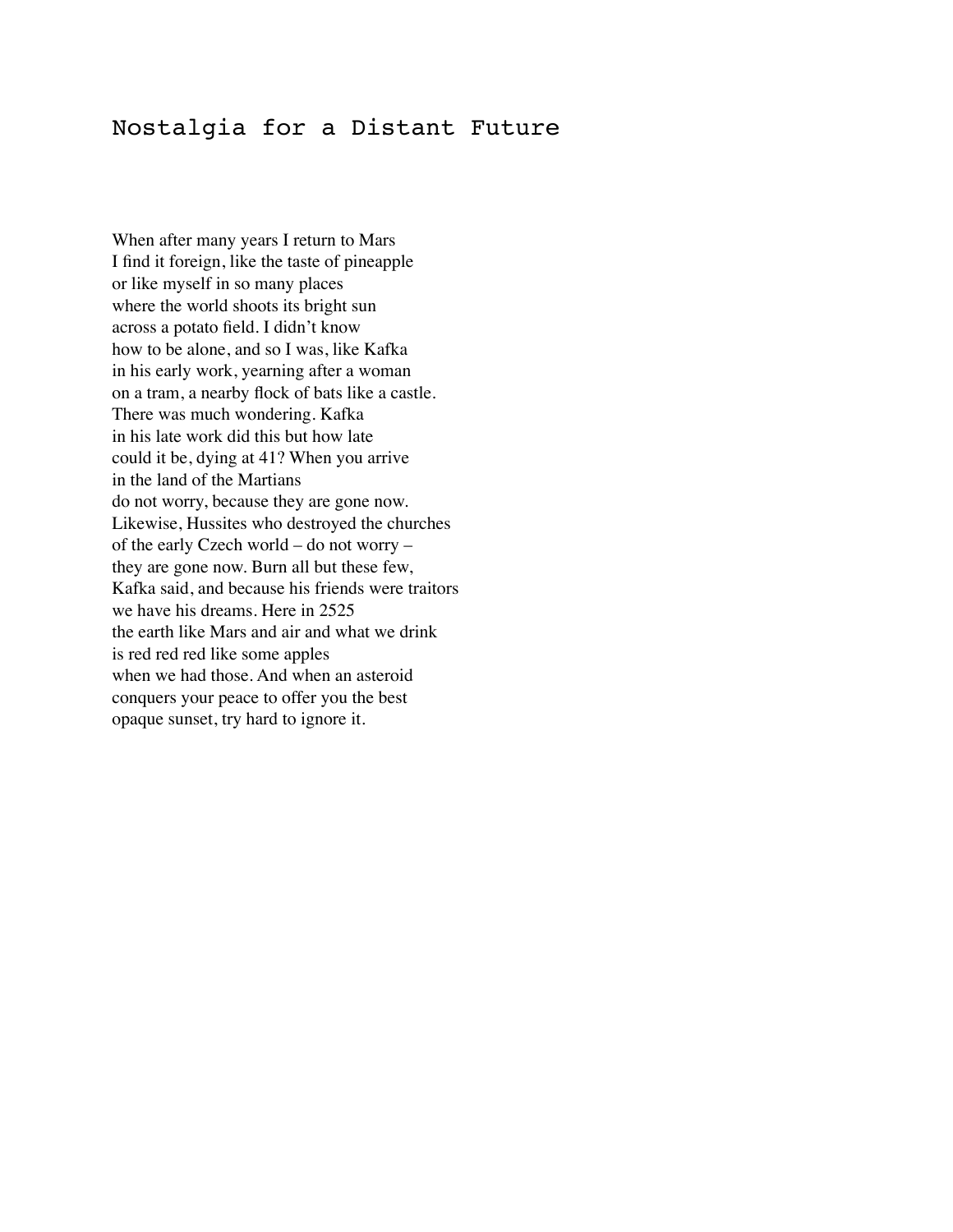#### Dracula's Last Day

Parliament is a dream that wakes Dracula at 3 PM. A cold sweat, and at times like this, the universe contracting like a universe,

we see him as a child, before the hunger for blood became stronger than his will to innocence. Awake—and in this version of the myth

he still sleeps when the sun bakes the sand under your feet—he stares at the ceiling. His heart flutters like 13 blackbirds.

He gets up and responds to some emails, texts a girl or two he's been after, now that he's too shy to approach them in person. But why parliament?

In his dream he imagined the tribunal that would finally figure him out, that would make him pay for his crimes,

his jaywalking, his riding the metro without a ticket, his neck biting, his not showering before using the thermal bath at Szechenyi,

his neck biting. I have been alive for so long, he says out loud and to no one. *So long*. And then, on his door, stake in hand, the woman knocks.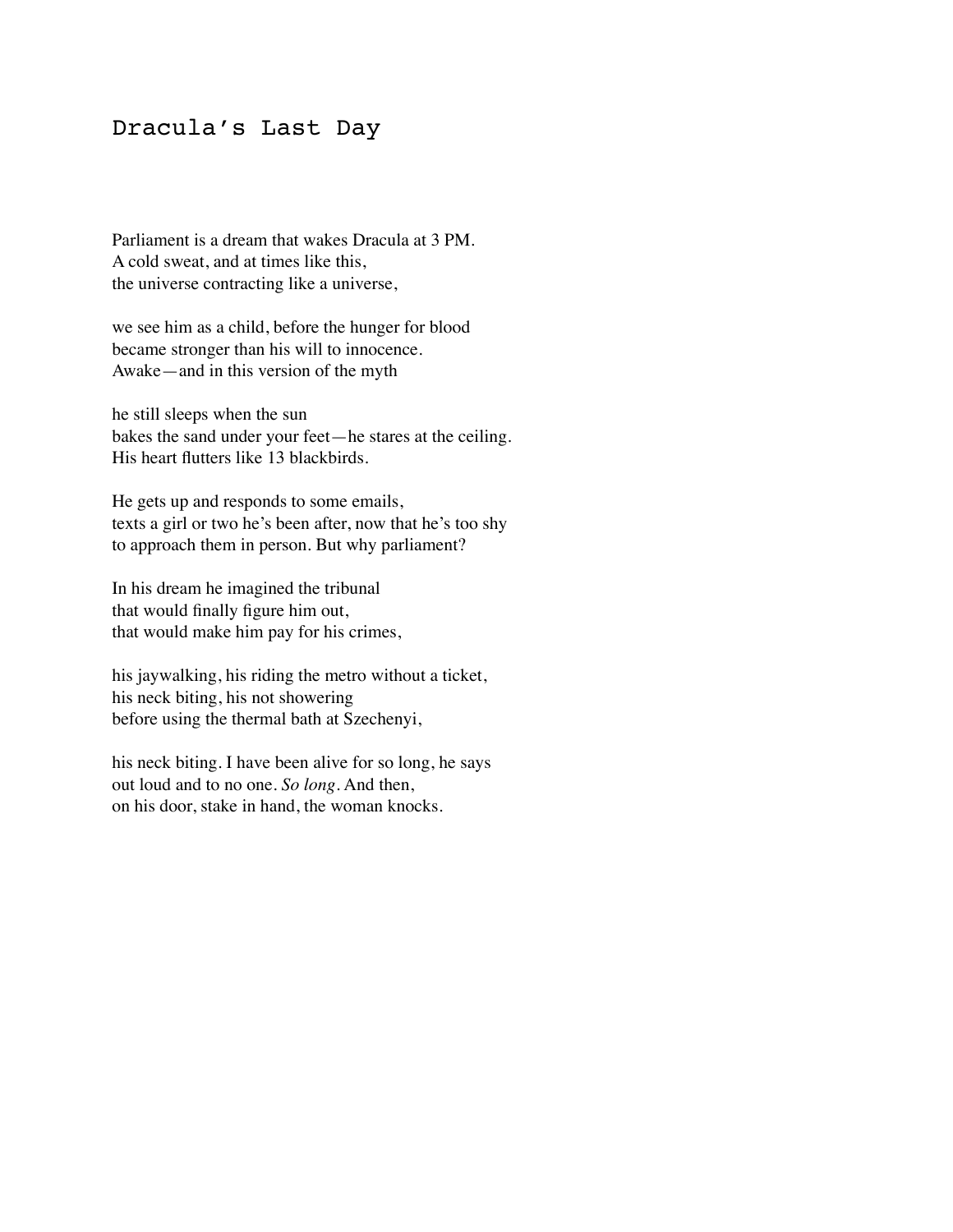## The Italians Have It Right

#### Drink wine

|  |  | then drink espresso |
|--|--|---------------------|
|--|--|---------------------|

then drink wine

In the intermission

art

pasta

sex beneath the chandelier and in the curved nape of the gondola

We let it move like night through its lights

the moon a scimitar

the stars too many

Four thousand miles away potential love awaits

so our hero texts with near-deranged calculation

\*

In a bout of naiveté one could say the universe is a cocoon or husk of impermanence

minus you

the adventurer

in a despair state throttling

So thank God in Heaven such bouts don't last

Everything that is ungood can be drowned via purchase of haute couture Milano knockoffs cast by distant Chinese hands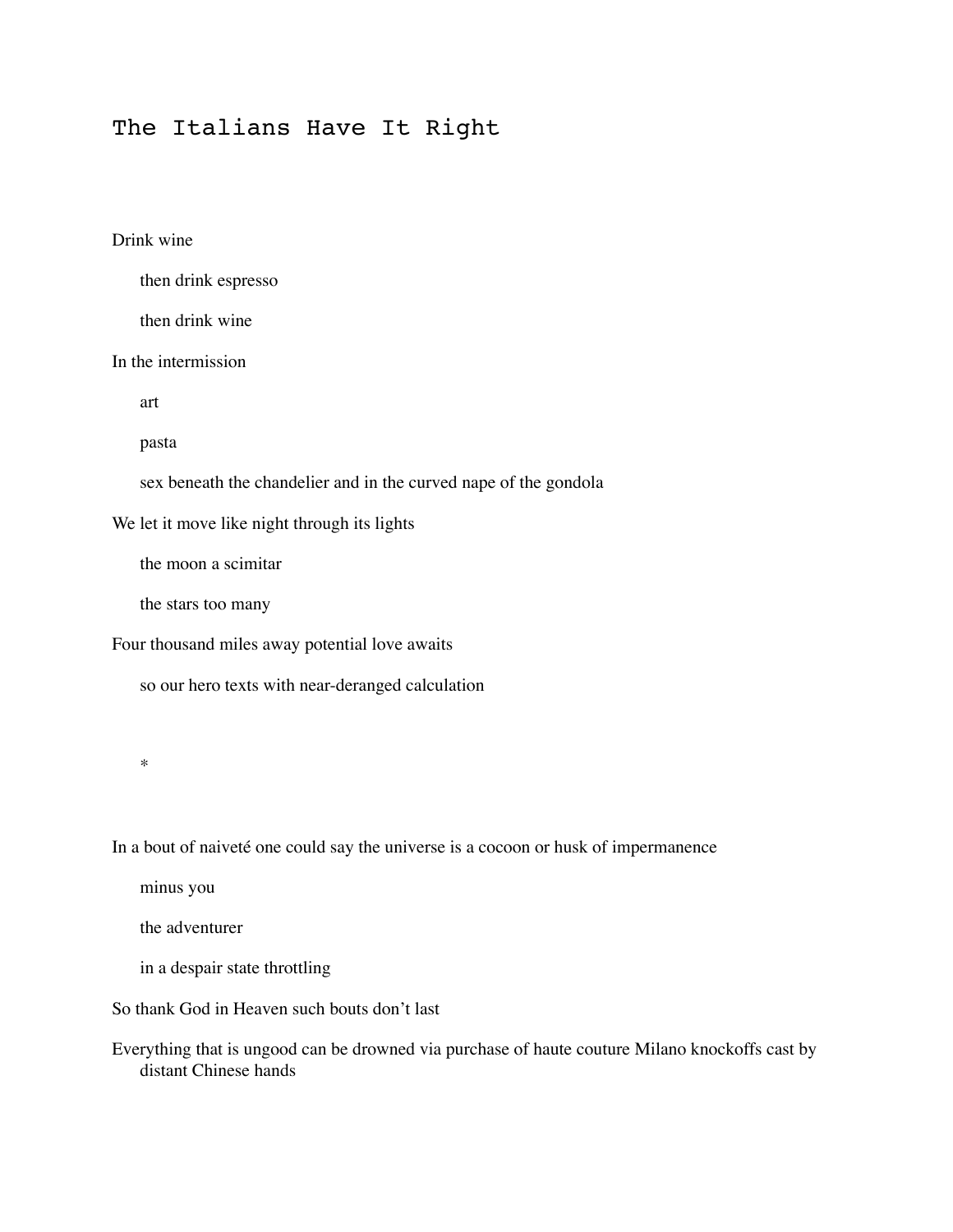or in a canal

There are churches everywhere

The eyes of Christ are upon you

like those of Texas

and from these truths there is no escape

because at the Last Supper Judas was either made aware of the knowledge of his own deceit

or made aware he was all along part of the plan

Asshole as martyr

Innocent as the punished

\*

Before long it has been long and hope became like the Roman amphitheater on which our hero spit to make some point about capital

A bunch of rocks

a cistern

idealism dogged by greed or belief and it so happens the girl didn't work out as that earlier night when our hero cried with joy like he didn't know possible decayed

a memory now

a Roman amphitheater at which he ate an olive before it was ready

This is the shape of regret

this is a black cat in the alleyway of black cats

black cats

black cats

This is the struggle to find parking

This is no worries if the biggest museum is missed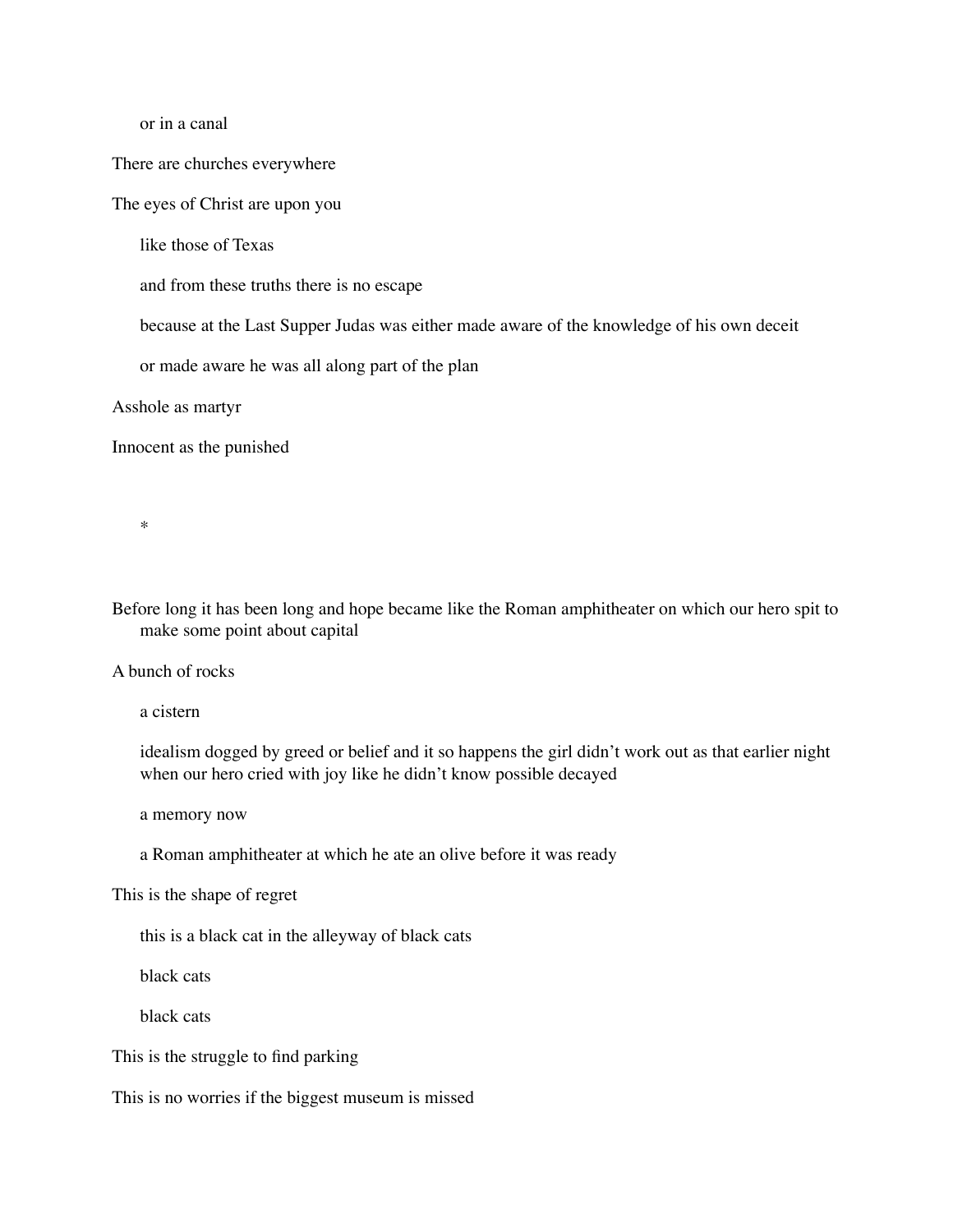as it's just full of brilliance anyway

"Brilliance" from Latin

It means "to shine like a precious stone"

God

My dear

I thought you'd be someone

but I guess instead you are a colosseum of despair

Let me hold you just one more time

let me feed you to the lions